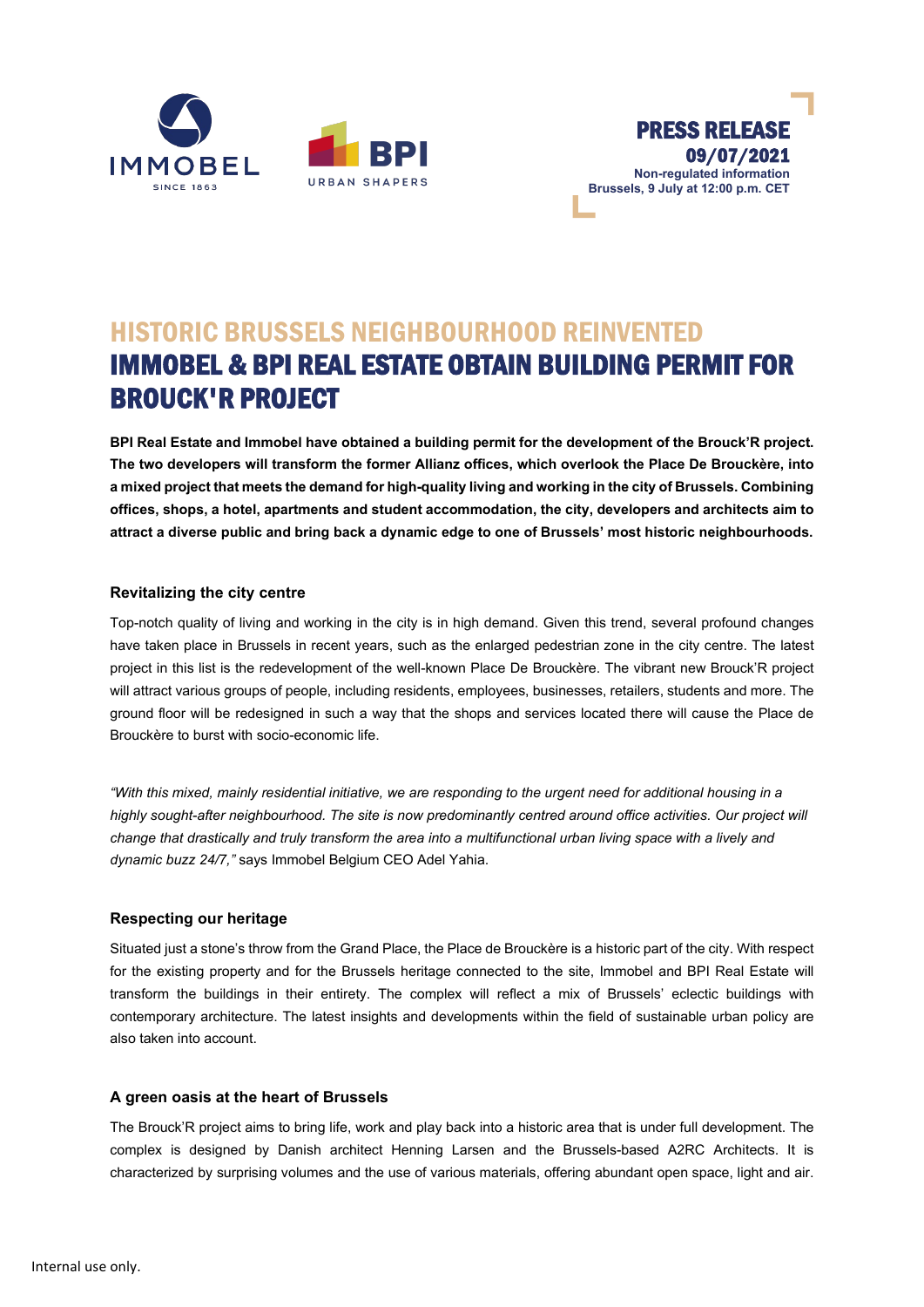

The project is located in the popular, vibrant and car-free city centre of Brussels. This makes ease of access and general mobility a crucial aspect of the project. As such, the project envisions no fewer than 550 parking spaces for bicycles (including 52 for cargo bicycles) and an underground car park for local residents. The design puts the underground to full use in order to meet the mobility needs of both the project itself and the neighbourhood at large.

*"We chose to limit the project mobility impact and to create a green environment that will provide a healthy and pleasant place to live and work, in close contact with nature while being in the city centre. Our choices in technical equipment and materials reduce the ecological footprint of the project. In doing so, we aim to support the UN Sustainable Development Goals,"* says Jacques Lefèvre, CEO BPI Real Estate.

The complex contains large green spaces. Generous gardens on the ground level, green walls, and a sizeable courtyard bring light and air into the neighbourhood. By doing so, the project contributes to making the city greener and its air cleaner, aiming to add to the city's biodiversity. In addition, the latest sustainable technologies are being introduced, including solar technology and a geothermal energy system.

#### **In a nutshell**

With this innovative and ambitious project, both BPI and Immobel aim to transform this site into a revitalized, sustainable and accessible neighbourhood. With attention given both to a green environment and to mobility, the Brouck'R project integrates into the streetscape perfectly. Construction is due to begin by the end of 2021.

### **Technical data sheet**

- Developers: BPI Real Estate and Immobel (50/50)
- Architects: Henning Larsen Architects (Denmark) A2RC Architects (Belgium)
- Programme: total 37,967 m² (today: 43,700 m²)
- 176 apartments
- 129 student rooms
- Hotel with 152 rooms
- Office building of 6,850 m<sup>2</sup>
- 3,365 m² retail space

More info: www.brouck-r.be